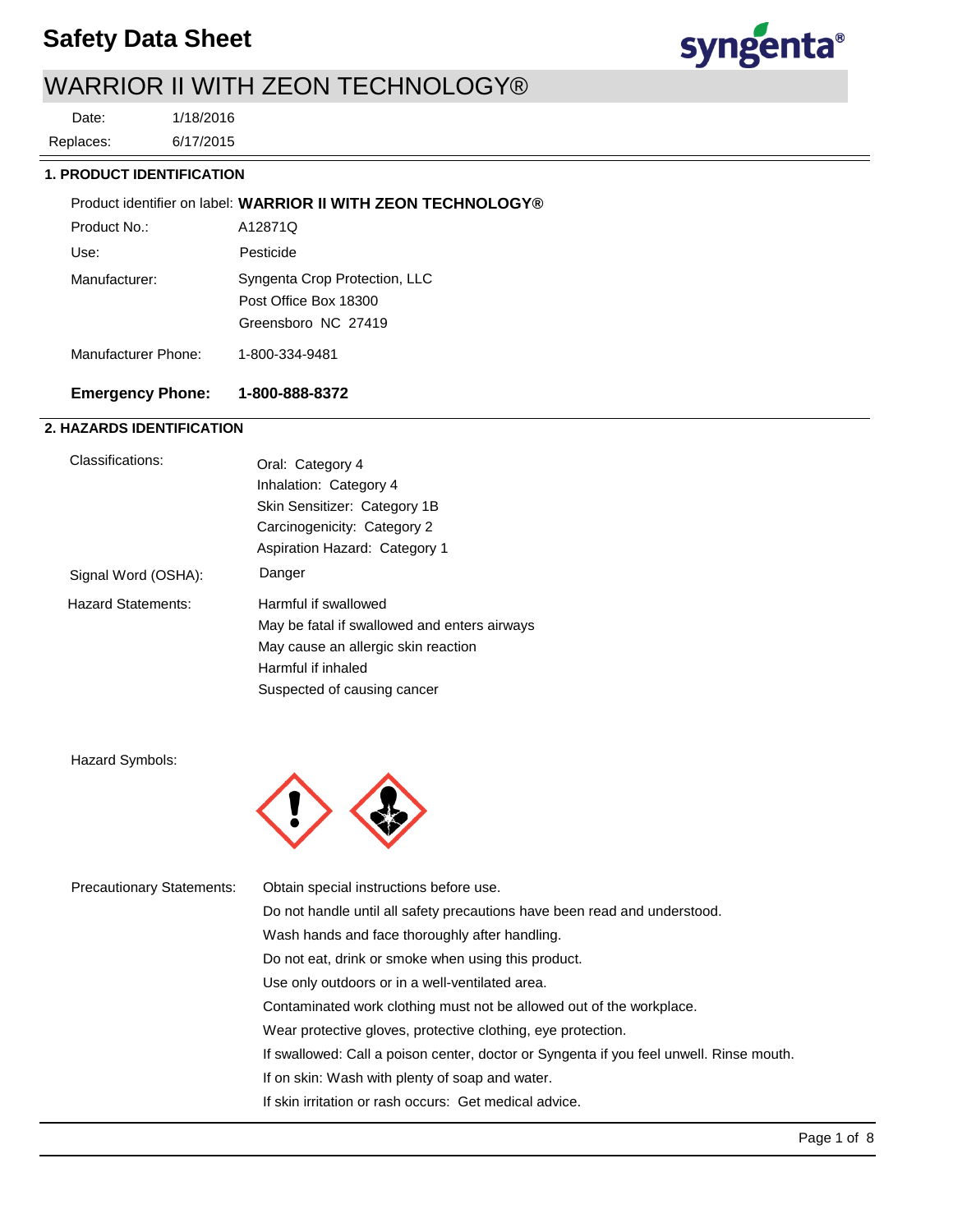

| Date:                           | 1/18/2016 |                                                                                                    |
|---------------------------------|-----------|----------------------------------------------------------------------------------------------------|
| Replaces:                       | 6/17/2015 |                                                                                                    |
|                                 |           | If inhaled: Remove person to fresh air and keep comfortable for breathing.                         |
|                                 |           | If exposed or concerned: Get medical advice/attention.                                             |
|                                 |           | Call a poison center, doctor or Syngenta if you feel unwell.                                       |
|                                 |           | See Section 4 First Aid Measures.                                                                  |
|                                 |           | Do NOT induce vomiting.                                                                            |
|                                 |           | Store locked up.                                                                                   |
|                                 |           | Dispose of contents and container in accordance with local regulations.                            |
| <b>Other Hazard Statements:</b> |           | May cause temporary itching, tingling, burning or numbness of exposed<br>skin, called paresthesia. |

### **3. COMPOSITION/INFORMATION ON INGREDIENTS**

| <b>Chemical Name</b>                                                                                                                    | Common Name             | <b>CAS Number</b>   | Concentration       |
|-----------------------------------------------------------------------------------------------------------------------------------------|-------------------------|---------------------|---------------------|
| <b>Titanium Dioxide</b>                                                                                                                 | <b>Titanium Dioxide</b> | 13463-67-7          | <b>Trade Secret</b> |
| Petroleum Solvent                                                                                                                       | Petroleum Solvent       | 68477-31-6          | <b>Trade Secret</b> |
| Other ingredients                                                                                                                       | Other ingredients       | <b>Trade Secret</b> | <77.2%              |
| $[1a(S*), 3a(Z)]$ -cyano(3-<br>phenoxyphenyl)methyl-3-(2-chloro-3,3,3-<br>trifluoro-1-propenyl)-2,2-<br>dimethylcyclopropanecarboxylate | Lambda-Cyhalothrin      | 91465-08-6          | 22.8%               |

Ingredients not precisely identified are proprietary or non-hazardous. Values are not product specifications.

## **4. FIRST AID MEASURES**

Have the product container, label or Safety Data Sheet with you when calling Syngenta (800-888-8372), a poison control center or doctor, or going for treatment.

| Ingestion:    | If swallowed: Call Syngenta (800-888-8372), a poison control center or doctor immediately for treatment<br>advice. Do not give any liquid to the person. Do not induce vomiting unless told to do so after calling 800-888-<br>8372 or by a poison control center or doctor. Do not give anything by mouth to an unconscious person. |
|---------------|--------------------------------------------------------------------------------------------------------------------------------------------------------------------------------------------------------------------------------------------------------------------------------------------------------------------------------------|
| Eye Contact:  | If in eyes: Hold eye open and rinse slowly and gently with water for 15-20 minutes. Remove contact lenses, if<br>present, after 5 minutes, then continue rinsing eye. Call Syngenta (800-888-8372), a poison control center or<br>doctor for treatment advice.                                                                       |
| Skin Contact: | If on skin or clothing: Take off contaminated clothing. Rinse skin immediately with plenty of water for 15-20<br>minutes. Call Syngenta (800-888-8372), a poison control center or doctor for treatment advice.                                                                                                                      |
| Inhalation:   | If inhaled: Move person to fresh air. If person is not breathing, call 911 or an ambulance, then give artificial<br>respiration, preferably mouth-to-mouth if possible. Call Syngenta (800-888-8372), a poison control center or<br>doctor for further treatment advice.                                                             |

#### Most important symptoms/effects:

Allergic skin reaction

Indication of immediate medical attention and special treatment needed:

There is no specific antidote if this product is ingested.

Treat symptomatically.

Persons suffering a temporary allergic reaction may respond to treatment with antihistamines or steroid creams and/or systemic steroids.

syngenta®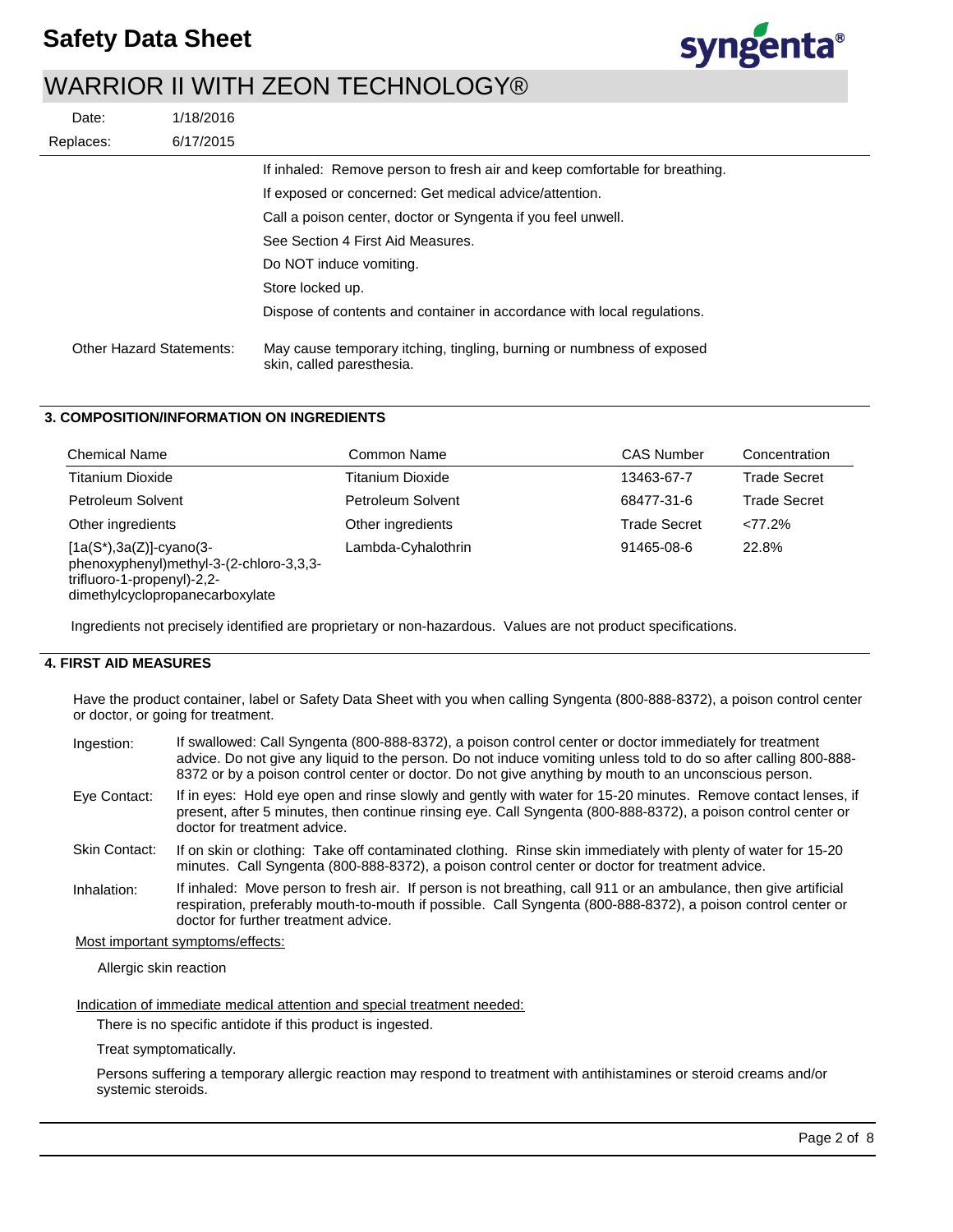

6/17/2015 1/18/2016 Replaces: Date:

> Skin contact paresthesia effects (itching, tingling, burning or numbness) are transient, lasting up to 24 hours. Treat symptomatically.

Contains petroleum distillate - vomiting may cause aspiration pneumonia.

## **5. FIRE FIGHTING MEASURES**

Suitable (and unsuitable) extinguishing media:

Use dry chemical, foam or CO2 extinguishing media. If water is used to fight fire, dike and collect runoff.

Specific Hazards:

During a fire, irritating and possibly toxic gases may be generated by thermal decomposition or combustion.

Special protective equipment and precautions for firefighters:

Wear full protective clothing and self-contained breathing apparatus. Evacuate nonessential personnel from the area to prevent human exposure to fire, smoke, fumes or products of combustion.

#### **6. ACCIDENTAL RELEASE MEASURES**

Personal precautions, protective equipment, and emergency procedures: Follow exposure controls/personal protection outlined in Section 8.

Methods and materials for containment and cleaning up:

Control the spill at its source. Contain the spill to prevent from spreading or contaminating soil or from entering sewage and drainage systems or any body of water. Clean up spills immediately, observing precautions outlined in Section 8. Cover entire spill with absorbing material and place into compatible disposal container. Scrub area with hard water detergent (e.g. commercial products such as Tide, Joy, Spic and Span). Pick up wash liquid with additional absorbent and place into compatible disposal container. Once all material is cleaned up and placed in a disposal container, seal container and arrange for disposition.

## **7. HANDLING AND STORAGE**

Precautions for safe handling:

Store the material in a well-ventilated, secure area out of reach of children and domestic animals. Do not store food, beverages or tobacco products in the storage area. Prevent eating, drinking, tobacco use, and cosmetic application in areas where there is a potential for exposure to the material. Wash thoroughly with soap and water after handling.

Conditions for safe storage, including any incompatibilities: Store locked up.

#### **8. EXPOSURE CONTROLS/PERSONAL PROTECTION**

**THE FOLLOWING RECOMMENDATIONS FOR EXPOSURE CONTROLS/PERSONAL PROTECTION ARE INTENDED FOR THE MANUFACTURE, FORMULATION AND PACKAGING OF THIS PRODUCT.** 

### **FOR COMMERCIAL APPLICATIONS AND/OR ON-FARM APPLICATIONS CONSULT THE PRODUCT LABEL.**

Occupational Exposure Limits:

| <b>Chemical Name</b>    | OSHA PEL                         | <b>ACGIH TLV</b>         | Other                                                                              | Source       |
|-------------------------|----------------------------------|--------------------------|------------------------------------------------------------------------------------|--------------|
| <b>Titanium Dioxide</b> | 15 mg/m <sup>3</sup> TWA (total) | 10 mg/m <sup>3</sup> TWA | 2.4 mg/m <sup>3</sup> 10-hr<br>TWA (fine dust); 0.3<br>$mg/m3$ (ultrafine<br>dust) | Manufacturer |
| Petroleum Solvent       | Not Established                  | Not Established          | 100 mg/m <sup>3</sup> (17 ppm)                                                     | Manufacturer |

syngenta®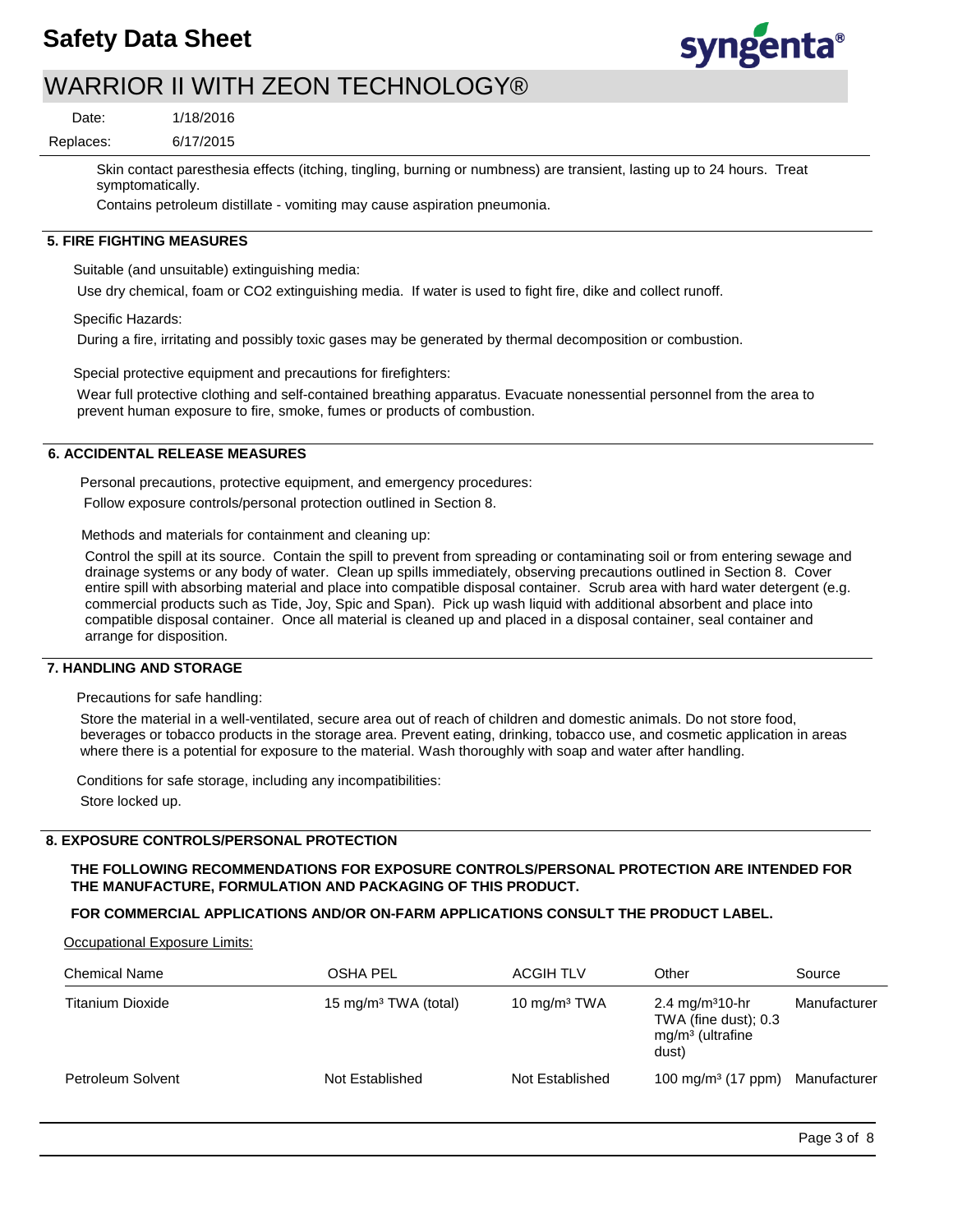

6/17/2015 1/18/2016 Replaces: Date:

| Other ingredients  | Not Established | Not Established | Not Established                        | Not Applicable |
|--------------------|-----------------|-----------------|----------------------------------------|----------------|
|                    |                 |                 |                                        |                |
| Lambda-Cyhalothrin | Not Established | Not Established | $0.04$ mg/m <sup>3</sup> TWA<br>(skin) | Syngenta       |

## Appropriate engineering controls:

Use effective engineering controls to comply with occupational exposure limits (if applicable).

## Individual protection measures:

## Ingestion:

Prevent eating, drinking, tobacco usage and cosmetic application in areas where there is a potential for exposure to the material. Wash thoroughly with soap and water after handling.

#### Eye Contact:

Where eye contact is likely, use chemical splash goggles.

#### Skin Contact:

Where contact is likely, wear chemical-resistant gloves (such as barrier laminate, butyl rubber, nitrile rubber or Viton), coveralls, socks and chemical-resistant footwear.

Stringent housekeeping measures are necessary to prevent translocation of the material from contaminated work surfaces to uncontaminated surfaces (railings, doors, etc.). Unprotected contact with such translocated material can result in paresthesia effects (see Section 11 of MSDS). Do not touch unprotected skin areas (face) with contaminated gloves or clothing.

#### Inhalation:

A combination particulate/organic vapor respirator should be used until effective engineering controls are installed to comply with occupational exposure limits, or until exposure limits are established. Use a NIOSH approved respirator with an organic vapor (OV) cartridge or canister with any R, P or HE filter.

Use a self-contained breathing apparatus in cases of emergency spills, when exposure levels are unknown, or under any circumstances where air-purifying respirators may not provide adequate protection.

## **9. PHYSICAL AND CHEMICAL PROPERTIES**

| Appearance: White liquid                                                     |  |  |  |
|------------------------------------------------------------------------------|--|--|--|
| Odor: Aromatic                                                               |  |  |  |
| Odor Threshold: Not Available                                                |  |  |  |
| pH: 5.5 (1% in deionized H2O @ 77°F (25°C))                                  |  |  |  |
| Melting point/freezing point: Not Applicable                                 |  |  |  |
| Initial boiling point and boiling range: Not Available                       |  |  |  |
| Flash Point (Test Method):<br>> 212°F (Pensky-Martens CC)                    |  |  |  |
| Flammable Limits (% in Air):<br>Not Available                                |  |  |  |
| Flammability:<br>Not Applicable                                              |  |  |  |
| $1.5 \times 10(-9)$ mmHg @ 68°F (20°C)<br>Vapor Pressure: Lambda-Cyhalothrin |  |  |  |
| Vapor Density: Not Available                                                 |  |  |  |
| Relative Density: $1.096$ g/cm <sup>3</sup> @ 68°F (20°C)                    |  |  |  |
| Solubility (ies): Lambda-Cyhalothrin 0.004 mg/l                              |  |  |  |
| Partition coefficient: n-octanol/water: Not Available                        |  |  |  |
| Autoignition Temperature: 1193°F                                             |  |  |  |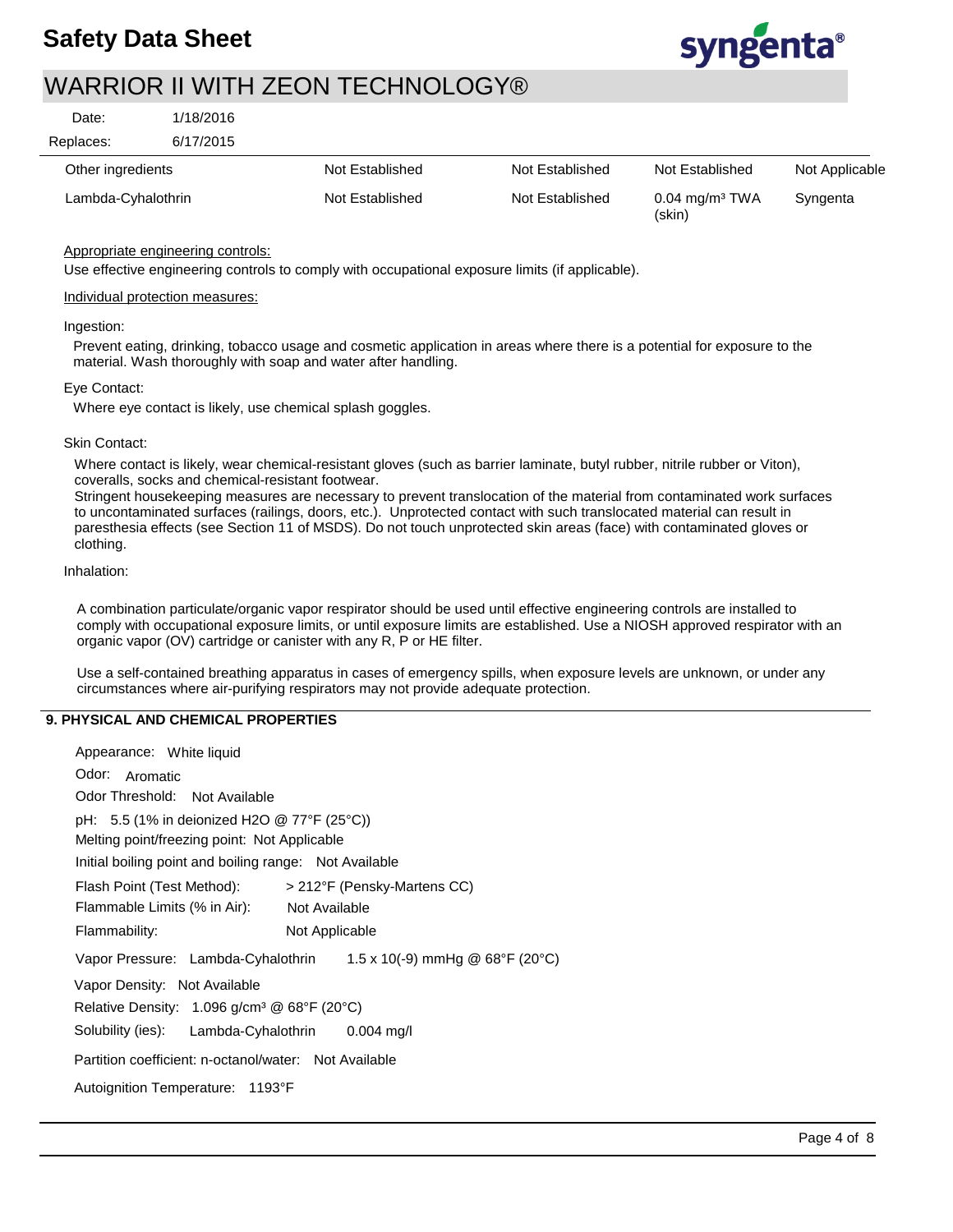## **Safety Data Sheet**



## WARRIOR II WITH ZEON TECHNOLOGY®

6/17/2015 1/18/2016 Replaces: Date:

Decomposition Temperature: Not Available

Viscosity: Not Available

Other: None

## **10. STABILITY AND REACTIVITY**

Reactivity: Not reactive.

Chemical stability: Stable under normal use and storage conditions.

Possibility of hazardous reactions: Will not occur.

Conditions to Avoid: None known.

Incompatible materials: None known.

Hazardous Decomposition Products: None known.

## **11. TOXICOLOGICAL INFORMATION**

**Health effects information** 

Likely routes of exposure: Dermal, Inhalation

Symptoms of exposure: Not Applicable

Delayed, immediate and chronic effects of exposure:

Possible carcinogenicity, Allergic skin reaction, Respiratory irritation, Paresthesia

Numerical measures of toxicity (acute toxicity/irritation studies (finished product))

| Ingestion:                 | Oral (LD50 Female Rat) :                                                  | 310 mg/kg body weight (based on results<br>from similar product[s])    |
|----------------------------|---------------------------------------------------------------------------|------------------------------------------------------------------------|
| Dermal:                    | Dermal (LD50 Rabbit) :                                                    | > 2000 mg/kg body weight (based on results<br>from similar product[s]) |
| Inhalation:                | Inhalation (LC50 Female<br>$Rat)$ :                                       | $3.12 \text{ mg/l}$ air - 4 hours                                      |
| Eye Contact:               | Mildly Irritating (Rabbit) (based on results from similar product[s])     |                                                                        |
| <b>Skin Contact:</b>       | Moderately Irritating (Rabbit) (based on results from similar product[s]) |                                                                        |
| <b>Skin Sensitization:</b> | A skin sensitizer (derived from components)                               |                                                                        |

#### Reproductive/Developmental Effects

Lambda-Cyhalothrin : Not a developmental or reproductive toxicant.

#### Chronic/Subchronic Toxicity Studies

Lambda-Cyhalothrin : Reversible paresthesia (abnormal skin sensation). Reversible clinical signs of neurotoxicity in mammals.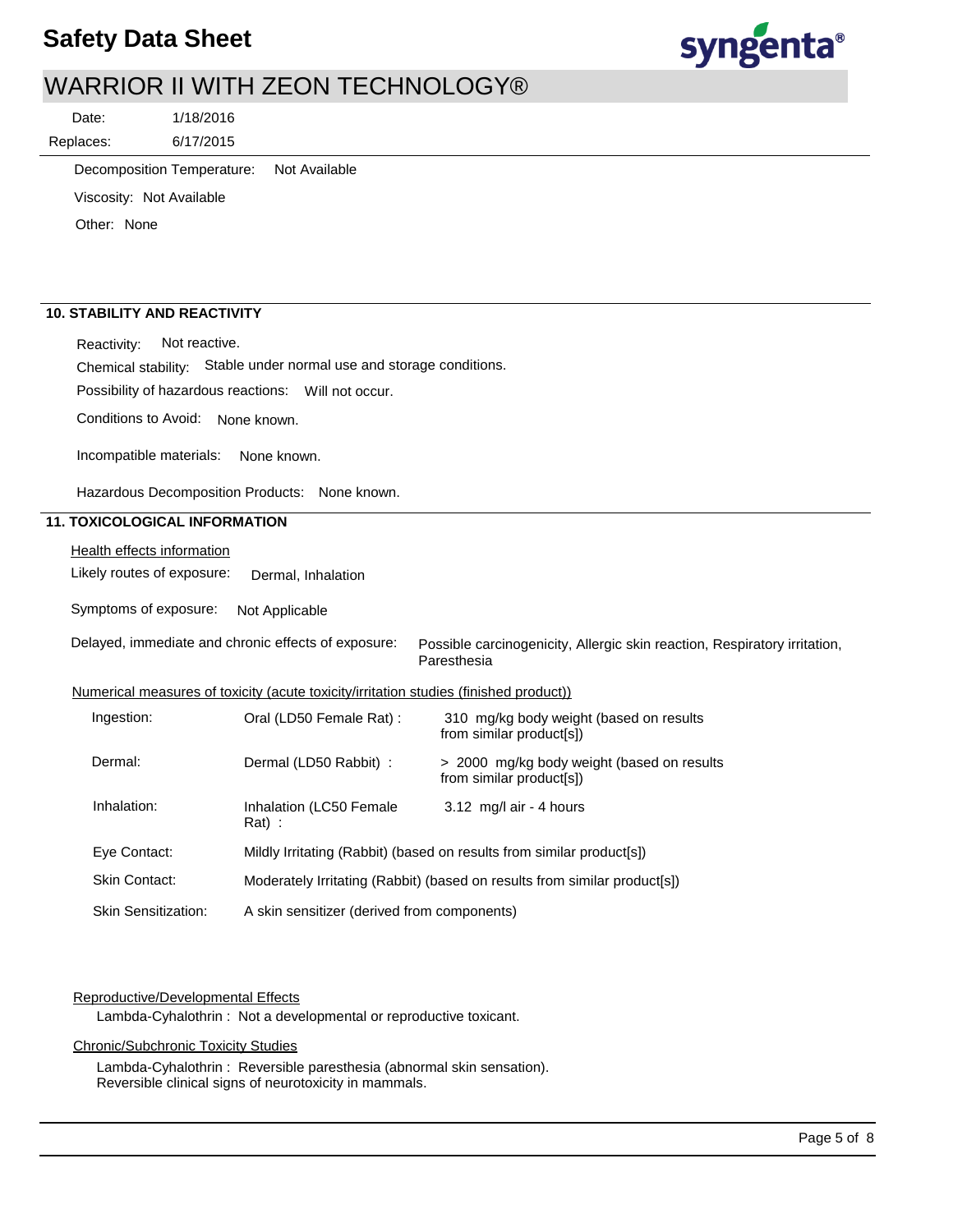

Date:

1/18/2016

6/17/2015

Replaces:

### **Carcinogenicity**

Lambda-Cyhalothrin : No treatment-related tumors in rats or mice.

| <b>Chemical Name</b>                                                                                                                    | NTP/IARC/OSHA Carcinogen |
|-----------------------------------------------------------------------------------------------------------------------------------------|--------------------------|
| <b>Titanium Dioxide</b>                                                                                                                 | IARC Group 2B            |
| Petroleum Solvent                                                                                                                       | No                       |
| Other ingredients                                                                                                                       | No                       |
| $[1a(S^*), 3a(Z)]$ -cyano(3-phenoxyphenyl)methyl- No<br>3-(2-chloro-3,3,3-trifluoro-1-propenyl)-2,2-<br>dimethylcyclopropanecarboxylate |                          |

#### Other Toxicity Information

In humans, contact with exposed skin may result in temporary itching, tingling, burning or numbness, called paresthesia. The effect may result from splash, aerosol, or hot vapor contact, or transfer to the face from contaminated gloves and hands. The symptoms normally disappear within 24 hours. Face and genital areas are especially susceptible to this effect. Paresthesia involving the face is also known as "subjective facial sensation" or SFS.

#### Toxicity of Other Components

Other ingredients

Not Established

#### Petroleum Solvent

Repeated exposure may cause skin dryness or cracking. If swallowed, may be aspirated and cause lung damage. May be irritating to the eyes, nose, throat and lungs. May cause central nervous system depression.

#### Titanium Dioxide

Titanium dioxide is listed as an IARC Group 2B (Possibly Carcinogenic to Humans). Prolonged exposure causes respiratory irritation and may lead to pulmonary fibrosis. Normal handling and field strength application of this product are not expected to result in exposures exceeding the occupational exposure limit(s) for this ingredient.

#### **Target Organs**

| Liver, nervous system             |
|-----------------------------------|
|                                   |
| Not Established                   |
| Skin, eye, respiratory tract, CNS |
| Lung                              |
|                                   |

### **12. ECOLOGICAL INFORMATION**

#### Eco-Acute Toxicity

Lambda-Cyhalothrin : Fish (Rainbow Trout) 96-hour LC50 0.19 ppb Bird (Mallard Duck) LD50 Oral > 3950 mg/kg Invertebrate (Water Flea) 48-hour EC50 0.04 ppb

#### Environmental Fate

Lambda-Cyhalothrin :

The information presented here is for the active ingredient, lambda-cyhalothrin. Not persistent in soil or water. Immobile in soil. Sinks in water (after 24 h).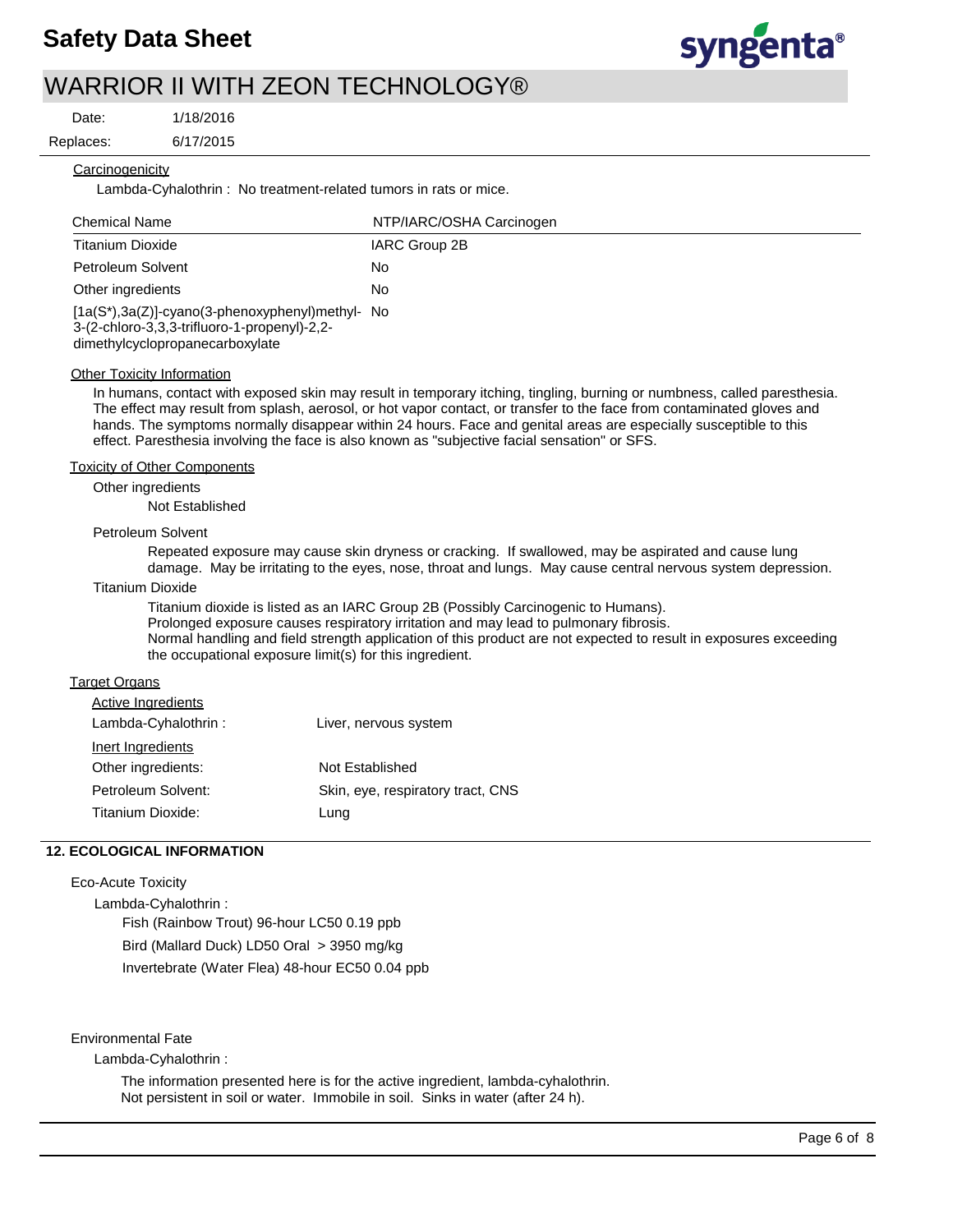

Date:

6/17/2015 1/18/2016 Replaces:

#### **13. DISPOSAL CONSIDERATIONS**

#### Disposal:

Do not reuse product containers. Dispose of product containers, waste containers, and residues according to local, state, and federal health and environmental regulations.

Characteristic Waste: Not Applicable

Listed Waste: Not Applicable

## **14. TRANSPORT INFORMATION**

#### DOT Classification

Ground Transport - NAFTA Not Regulated

#### **Comments**

Water Transport - International Proper Shipping Name: Environmentally Hazardous Substance, Liquid, N.O.S.(Lambda-Cyhalothrin), Marine Pollutant Hazard Class: Class 9 Identification Number: UN 3082 Packing Group: PG III

Air Transport

Proper Shipping Name: Environmentally Hazardous Substance, Liquid, N.O.S.(Lambda-Cyhalothrin) Hazard Class: Class 9 Identification Number: UN 3082 Packing Group: PG III

### **15. REGULATORY INFORMATION**

#### Pesticide Registration:

This chemical is a pesticide product registered by the Environmental Protection Agency and is subject to certain labeling requirements under federal pesticide law. These requirements differ from the classification criteria and hazard information required for safety data sheets, and for workplace labels of non-pesticide chemicals. Following is the hazard information as required on the pesticide label:

Warning: May be fatal if swallowed. Causes moderate eye irritation. Harmful if absorbed through skin. Avoid contact with eyes, skin or clothing. Prolonged or frequently repeated skin contact may cause allergic reaction in some individuals. Wash thoroughly with soap and water after handling and before eating, drinking, chewing gum or using tobacco. Remove and wash contaminated clothing before reuse.

EPA Registration Number(s): 100-1295

EPCRA SARA Title III Classification:

| Section 311/312 Hazard Classes: | Acute Health Hazard   |  |  |
|---------------------------------|-----------------------|--|--|
|                                 | Chronic Health Hazard |  |  |
| Section 313 Toxic Chemicals:    | None                  |  |  |

CERCLA/SARA 304 Reportable Quantity (RQ):